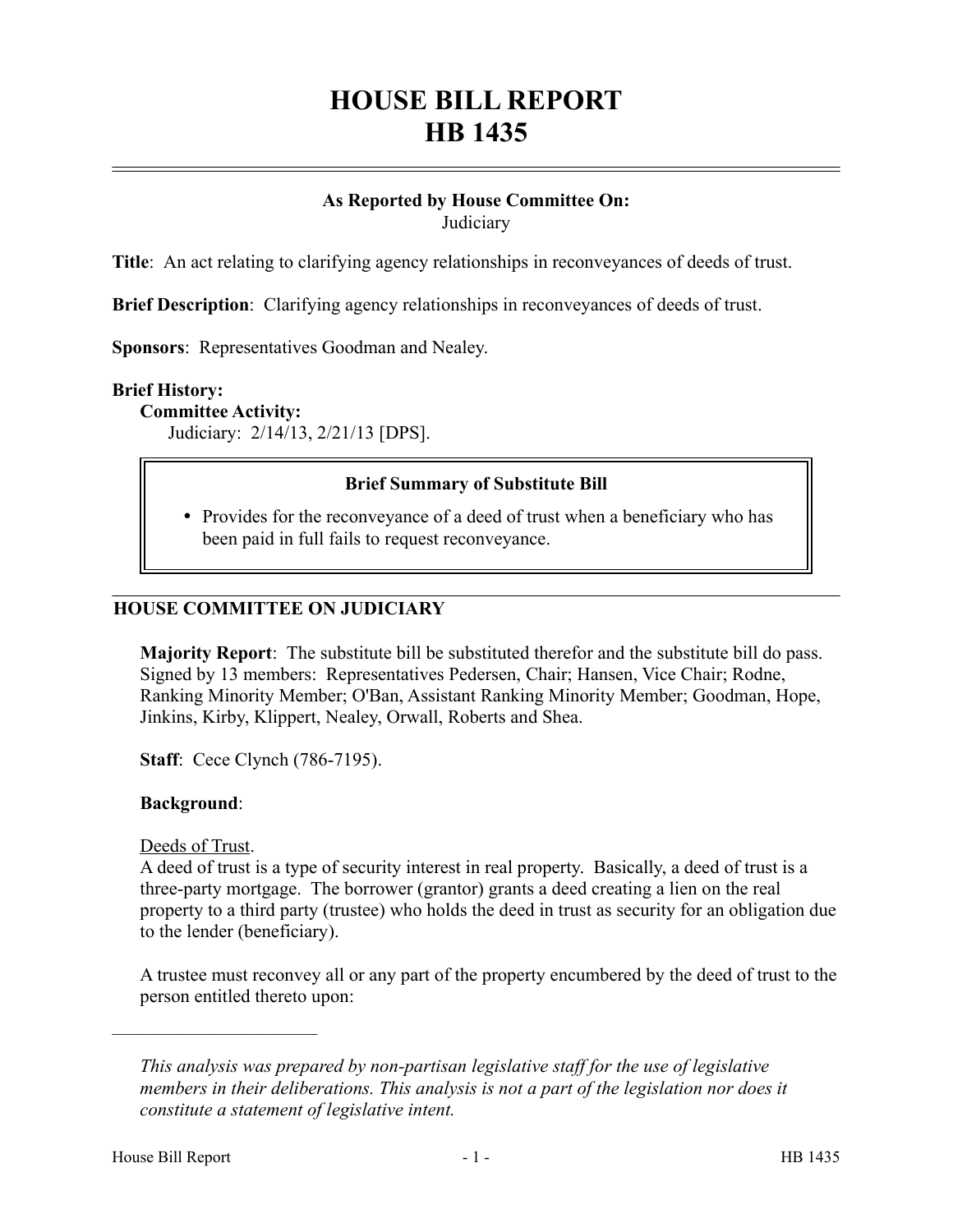- written request of the beneficiary; *or*
- satisfaction of the obligation secured and written request for reconveyance made by the beneficiary or the person entitled thereto.

The deeds of trust statutes do not specify a particular time frame for reconveyance. However, unless specifically provided for otherwise, deeds of trust are subject to all the laws relating to mortgages on real property. Under the mortgage laws, when the amount on a mortgage is paid and at the request of any person interested in the property, the mortgagee must execute an instrument in writing acknowledging that the mortgage has been satisfied. Upon request, the written instrument must be recorded in the county where the property is located. If a mortgagee fails to acknowledge satisfaction of the mortgage within 60 days from the date of the request, the mortgagee is liable to the mortgagor for damages and a reasonable attorney's fee, to be recovered in court.

#### Trustee.

The following persons and entities may act as a trustee of a deed of trust: title insurance companies; attorneys; a variety of business entities; a variety of banks; and any agency or instrumentality of the federal government.

The trustee may resign at its own election or be replaced by the beneficiary. If a trustee is not appointed in the deed of trust, or upon the resignation, incapacity, disability, absence, or death of the trustee, or the election of the beneficiary to replace the trustee, the beneficiary appoints a trustee or a successor trustee. Only upon recording the appointment in each county in which the deed of trust is recorded, does the successor trustee become vested with all powers of an original trustee.

A trustee has no fiduciary duty or obligation to the grantor or other persons having an interest in the property. The trustee does, however, have a duty of good faith to the borrower, beneficiary, and grantor.

–––––––––––––––––––––––––––––––––

# **Summary of Substitute Bill**:

# Reconveying a Deed of Trust.

The reference to "trustee" is changed to "trustee of record," and it is the trustee of record that has the obligation to reconvey upon written request of the beneficiary or satisfaction of the obligation secured and written request for reconveyance made by the beneficiary or the person entitled thereto.

New provisions are added for situations in which the beneficiary has received payment as set forth in its demand statement but fails to request reconveyance within the 60-day period specified under the mortgage laws. A title insurance company or agent, a licensed escrow agent, or an attorney admitted to practice in Washington, who has paid the demand in full from escrow, may act as agent (and is hereafter referred to as "agent"), for the person entitled to receive reconveyance. Upon receipt of notice of the beneficiary's failure to request reconveyance, the agent may submit proof of satisfaction and request the trustee of record to reconvey the deed of trust.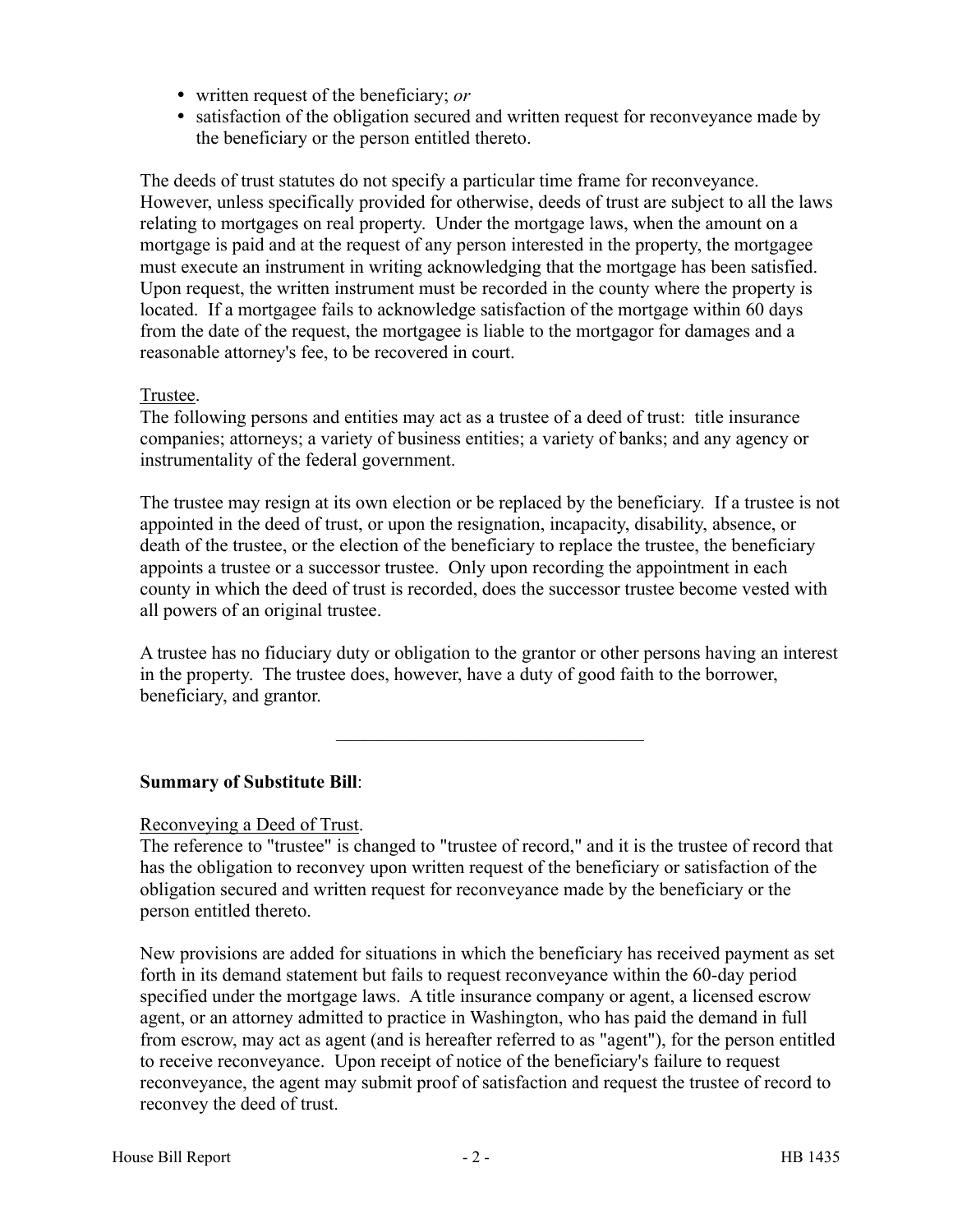If the trustee of record is unable or unwilling to reconvey within 120 days following payment to the beneficiary per the beneficiary's demand statement, then the agent may record a notarized Declaration of Payment with each county auditor where the original deed of trust was recorded. The Declaration of Payment must:

- identify the deed of trust, including the original grantor, beneficiary, trustee, loan number if available, and the recording number and date;
- state the amount, date, and name of the beneficiary and means of payment; and
- include a declaration that payment tendered was sufficient to meet the demand and that no written objections have been received.

A copy of the Declaration of Payment must be sent by certified mail to the last known address of the beneficiary and the trustee of record not later than two business days following the date the declaration is recorded. The beneficiary or trustee of record then has 60 days from the date of recording to record an Objection to Declaration of Payment. If no such Objection is recorded within 60 days following recording of the notarized Declaration of Payment, any lien of the deed of trust against the real property encumbered ceases to exist.

# **Substitute Bill Compared to Original Bill**:

The "Declaration of Payment" and "Objection to Declaration of Payment" are so titled.

–––––––––––––––––––––––––––––––––

**Appropriation**: None.

**Fiscal Note**: Not requested.

**Effective Date of Substitute Bill**: The bill takes effect 90 days after adjournment of the session in which the bill is passed.

# **Staff Summary of Public Testimony**:

(In support) Once a person pays off a mortgage, the deed of trust needs to be reconveyed. Without reconveyance, the lien remains. This bill will address those situations in which the mortgage has been repaid but the deed of trust has not been reconveyed. The approach taken is similar to that taken under the Uniform Commercial Code Article 9 that is applicable to secured transactions. In the title insurance business, it is not uncommon to have a situation when the lender is paid off but the reconveyance does not occur as it should. It is very frustrating and people get angry. What happens is that the beneficiary neglects to request reconveyance or the trustee simply fails to reconvey. This bill will provide a tool that can be used in that situation. Almost every state has a tool of some kind to deal with these situations. This has been a long term effort to get such a bill on which the various parties agree, and the perseverance of the sponsors is appreciated. Without such a tool, there is no way to force lenders to act other than to continually harass them, sometimes to no avail. This helps buyers and sellers.

(Opposed) None.